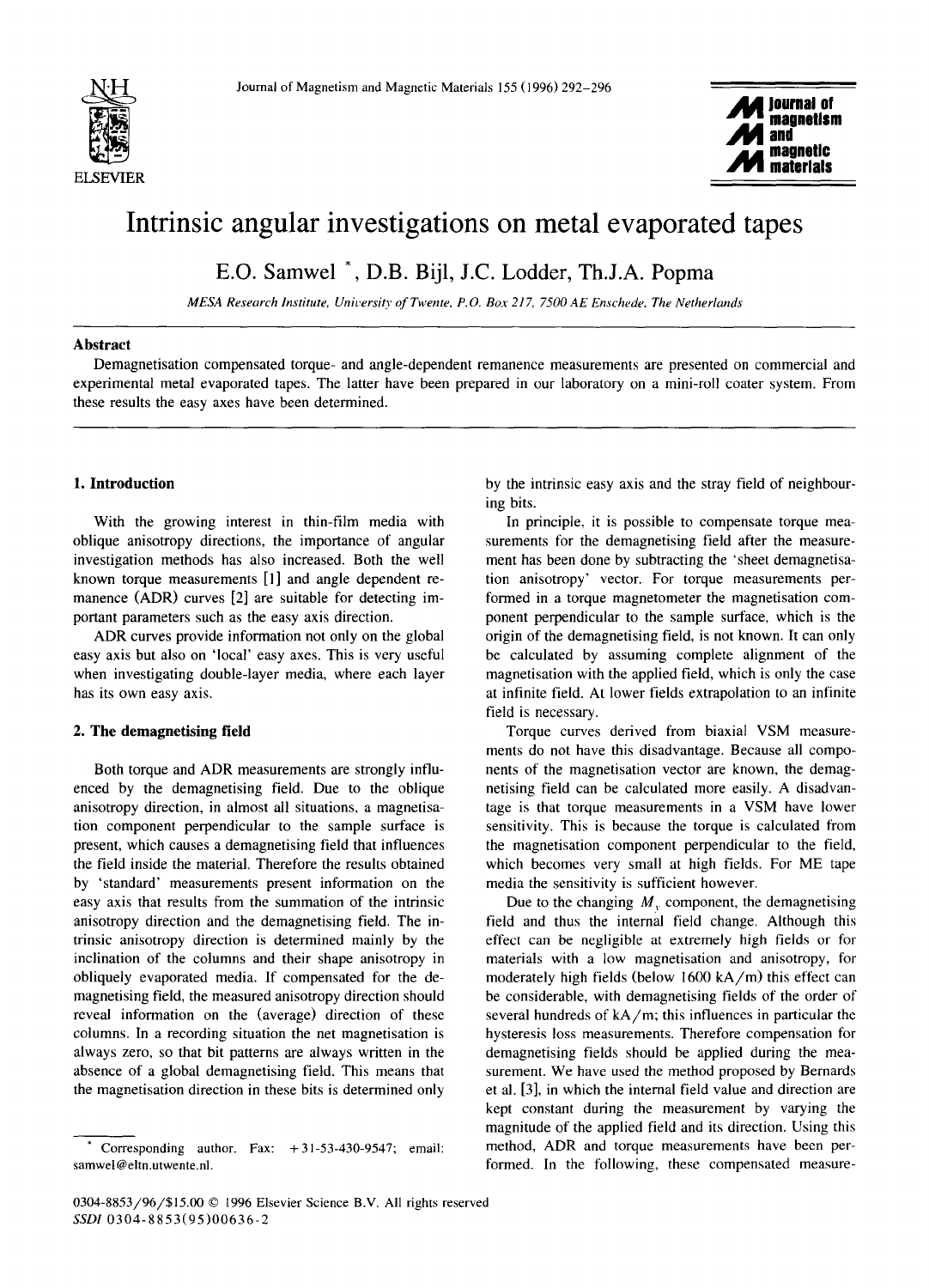

Fig. 1. Extrinsic and intrinsic torque curves performed on a Sony single-layer ME tape.  $0^{\circ}$  is parallel to the sample plane. The difference in the maximum torque values results from the absence of the demagnetisation torque. The inset shows the coordinate system used. The field is applied in the  $x-y$  plane. The z component of the magnetisation can be neglected, since the magnetisation vector will always remain in the plane defined by the field and the (effective) anisotropy direction (the  $x-y$  plane).



Fig. 2. Intrinsic and extrinsic angle-dependent remanence measurements on the ME tape from Fig. 2.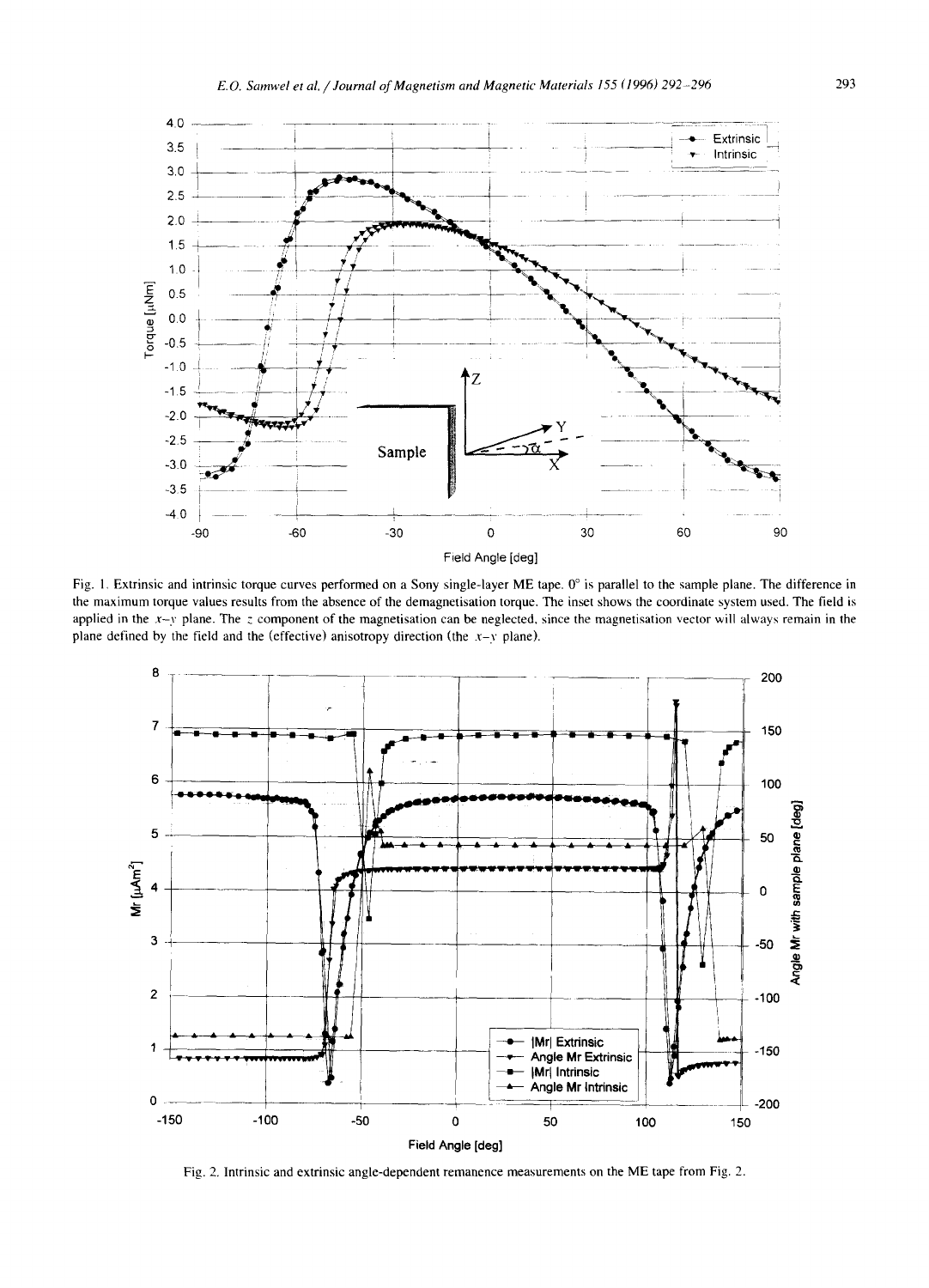ments are referred to as 'intrinsic', in contrast to the 'extrinsic' uncompensated measurements.

#### **3. Experimental results**

In Fig. 1 we present the extrinsic torque curve for a Sony HI-8 ME tape, which shows an easy-axis orientation of 26°, whereas the intrinsic measurement results in an easy axis direction of  $43^\circ$ , which is approximately equal to the column orientation as observed in TEM micrographs.

If a standard torque curve is corrected for the demagnetising field after the measurement (by correcting for the contribution of  $\frac{1}{2}\mu_0 M_s^2$ , roughly the same easy axis will be found. However, one has to keep in mind that at lower fields this method is not valid because the change in the internal field becomes too large. When torque measurements are used to determine the hysteresis loss, this effect should be taken fully into account.

ADR measurements can only be corrected during the measurements. The intrinsic and extrinsic ADR measurements on the sample of Fig. 1 are shown in Fig. 2. These results are fairly easy to interpret; one can see that the remanent magnetisation always has a direction of  $22 \pm 180^\circ$ with the plane of the film  $(x)$ . Another way of retrieving the easy axis from an ADR measurement is to look at the point of minimum remanence, which is a hard axis. This leads to an easy axis of  $24^\circ$ . We attribute the discrepancy between these and the torque values to the non-saturated state during the torque measurement. Torque measurements at much higher fields (in a torque magnetometer) indicate an easy axis of 22°.

In a similar way the intrinsic easy axis can be found from Fig. 2, which is at  $44 \pm 180^\circ$ , approximately equal to the value found from the intrinsic torque measurement.

#### 4. Bilayer **media**

ADR measurements on bilayer media provide information on the resulting easy axes, but they are much more difficult to interpret. Fig. 3 shows the extrinsic and intrinsic ADR measurements performed on a commercial bilayer (TDK) ME tape. The inset shows the two possibilities for adding the magnetisation vectors of the individual layers.

From these measurements we see that the vectors add up to a vector with a length of 5.334  $\mu$ A m<sup>2</sup> at 0°, and a vector with a length of 2.25  $\mu$ A m<sup>2</sup> at 105°. Assuming no interaction between the layers, for situation 1 we can write

$$
M_{\text{total},x} = 5.334, M_{\text{total},y} = 0.
$$

For situation 2 we can write

$$
M_{\text{total.}x} = 2.25 \cos(105), M_{\text{total.}y} = 2.25 \sin(105).
$$



**Fig. 3. Intrinsic and extrinsic ADR measurements on a commercial bilayer TDK ME sample. The inset shows how the vectors of the individual layers add up to the global easy axes; the extrinsic easy axes are indicated by dashed arrows.**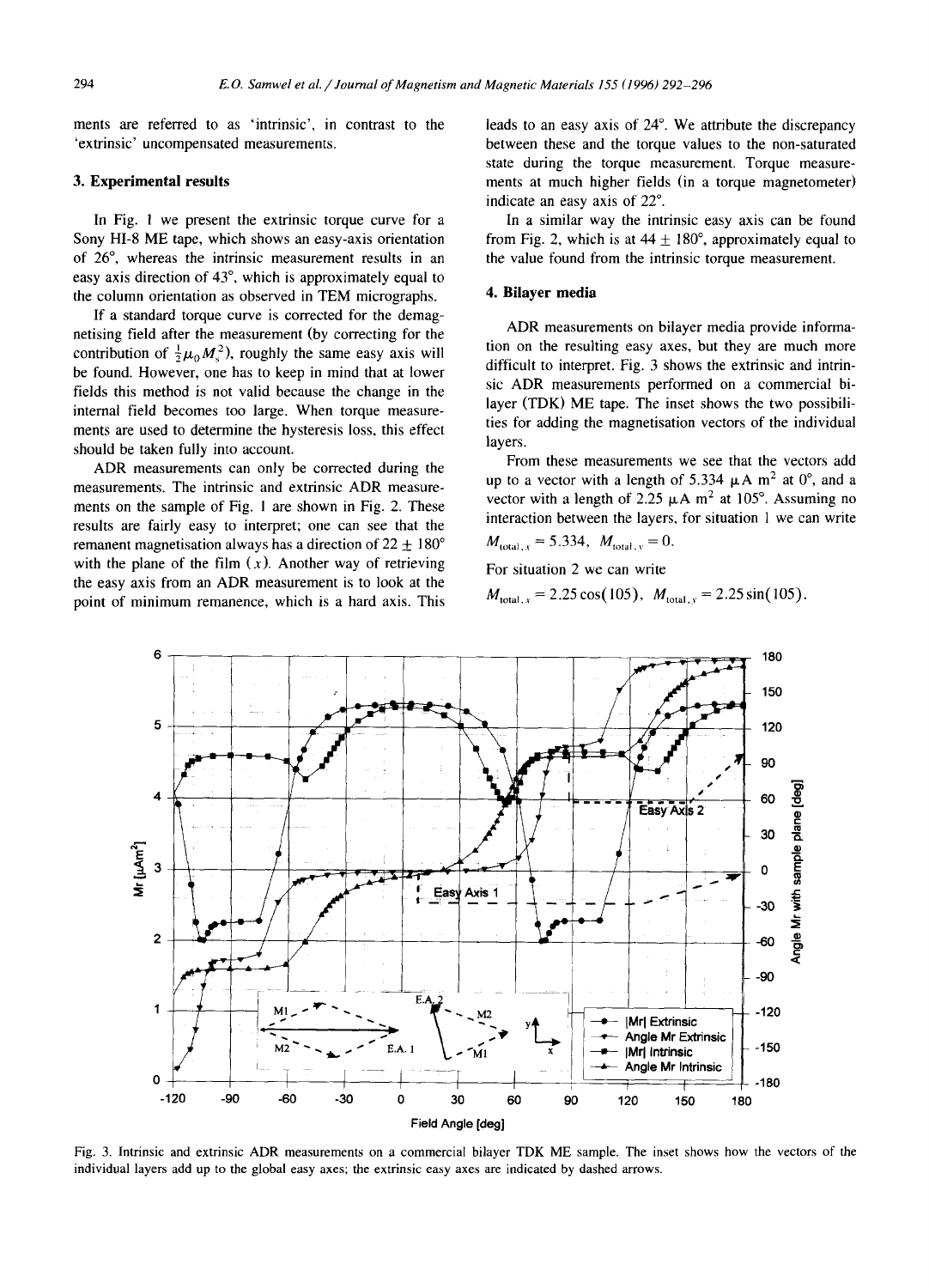This leads to

$$
M_{1,x} + M_{2,x} = 5.334, M_{1,x} - M_{2,x} = -0.5823,
$$
  

$$
M_{1,y} - M_{2,y} = 0, M_{1,y} + M_{2,y} = 2.173.
$$

From this we can calculate

 $M_{1-x} = 2.376$ ,  $M_{1-x} = 1.087$ ,  $M_{2x} = 2.958$ ,  $M_{2x} = 1.087$ ,

which can also be represented as vectors with lengths  $\sim$  2.6 and  $\sim$  3.2  $\mu$ A m<sup>2</sup> at angles of  $\sim$  24.6° and  $\sim$  20.2°, respectively. Similar reasoning leads to intrinsic vectors with lengths  $\sim$  3.15 and  $\sim$  3.87  $\mu$ A m<sup>2</sup> at angles of 40.8° and  $\sim$  42.1°, respectively.

The assumption of non-interacting layers is questionable, however. This becomes clear when looking at Fig. 4, which shows extrinsic ADR measurements on a doublelayer tape produced on a mini-roll coater system [4] (the sample is considered in more detail as sample B in Ref. [5]).

In Fig. 4 we show a comparison of the ADR measurements on the double-layer tape and the summation of the results obtained from the individual layers. From this we see that the minima obtained at the angles at which the remanence of the top layer is minimal, are approximately equal for the two curves. For other angles, the mutual influences between the layers lead to a higher remanence for the double-layer tape than could have been expected from the results of the individual layers. We attribute this to an aligning effect of the magnetisation direction in each layer caused by the stray field of the other layer. Immink et al. [5] have also observed interactions between the layers of the same sample.

The top layer of the double layer is evaporated onto another ME layer, which might cause a different structure when compared with single layers evaporated onto (much smoother) PET substrates. Therefore (part of) the observed differences might be attributed to structural differences as well. It is therefore difficult to draw conclusions from these results.

#### **5. Conclusions**

Torque and ADR measurements are strongly influenced by the demagnetising field. Demagnetisation compensation produces information on the intrinsic easy axis of media with oblique anisotropy directions. For ADR measurements in particular, this presents interesting information which is in agreement with observations of the morphology and microstructure of the media. ADR measurements from double-layer media are more difficult to analyse and interpret. Differences between the measurement results of double-layer media and the added results of the individual layers might indicate magnetostatic interactions between the layers.



Fig. 4. Extrinsic ADR measurements on sample B from Ref. [5], compared with the added results from the individual layers.